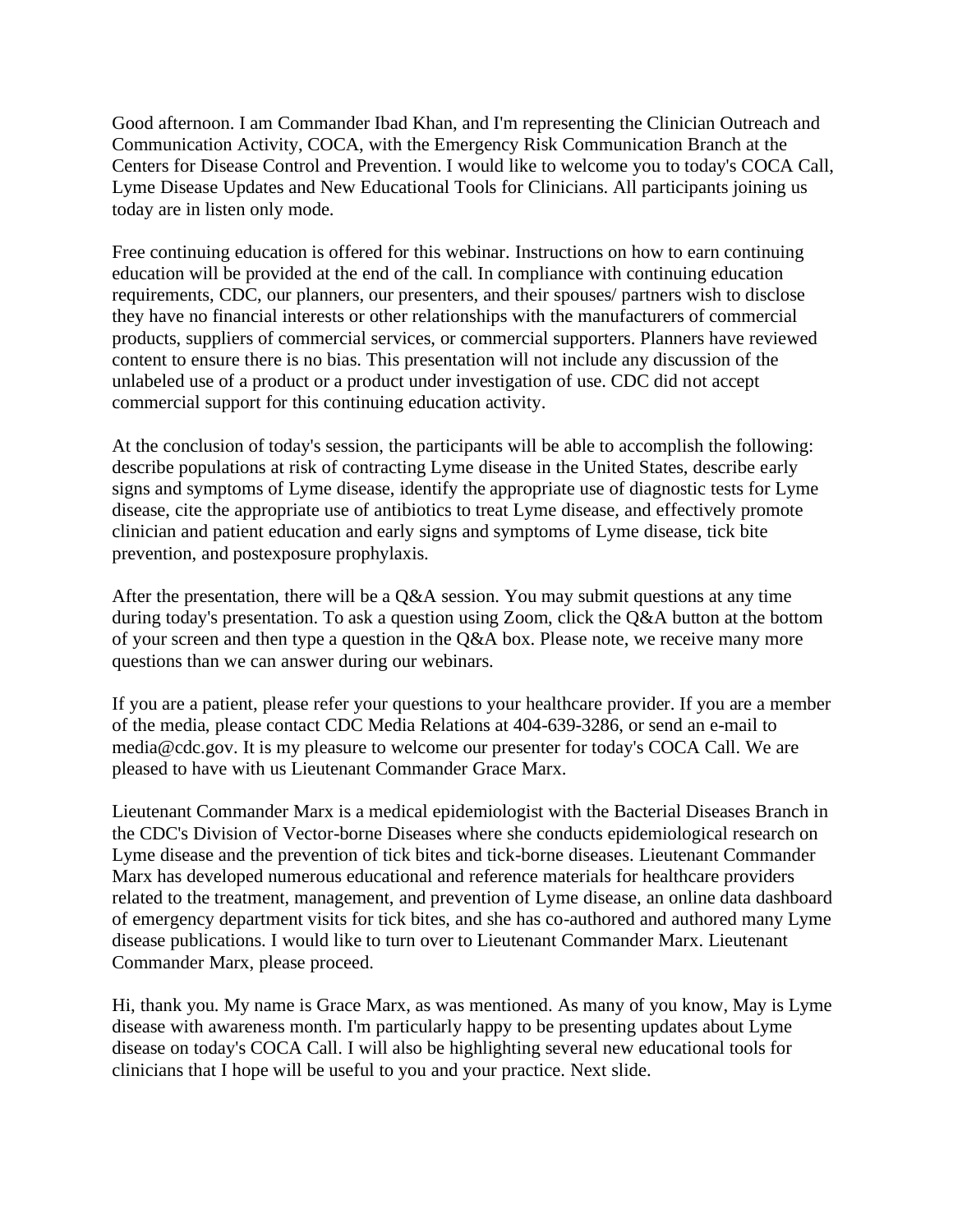For this webinar, I have five primary objectives, which are to describe populations at risk of contracting Lyme disease in the U.S., to describe early signs and symptoms of Lyme disease, to identify appropriate use of diagnostic tests and antibiotic treatment for Lyme disease, and finally to promote clinician and patient education of Lyme disease, tick bite prevention, and postexposure prophylaxis. Much of the content that I will be presenting today are highlights from a free online, four module, clinician training series on Lyme disease that we will be releasing in the next few weeks on CDC TRAIN. Next slide.

To start, I will provide some relevant background on Lyme disease as well as describe populations at most risk for this tickborne disease. Next slide. Lyme disease is caused by a bacterial infection with certain Borrelia species. In the U.S., essentially, all cases are due to infection with Borrelia burgdorferi. These bacteria are spirochetes, which are motile and spiral shaped. Next slide. Transmission of these spirochetes can occur after the bite of a tick infected with Borrelia spirochetes.

An infected tick has to be attached to a person for at least 24 hours before transmission can occur, and most transmission occurs after 36 hours of attachment. Next slide. This graph shows the most common reported tickborne diseases in 2018. The most recent year for which national data are currently available. As you can see, Lyme disease is by far the most common reported tickborne disease in the U.S. Next slide.

Alarmingly, the number of reported cases of Lyme disease more than doubled from 1998-2018, and the number remains high year after year. As you can see in this graph, which shows numbers of reported cases by year, approximately 30-40,000 cases of Lyme disease have been reported to CDC in recent years. However, it is likely that the actual number of people infected each year is much higher than the number of reported cases.

In fact, CDC estimates that approximately 500,000 people are diagnosed and treated for Lyme disease annually. Next slide. Most cases of Lyme disease occur in the summer months of June and July, shortly after the season when ticks are most active and when people are typically outdoors and more likely to be exposed to ticks. However, as you can see in this chart, cases of Lyme disease are reported year-round. Next Slide.

Geographically, Lyme disease is a highly focal disease, and infections are highly concentrated heavily in the northeastern, mid-Atlantic, and upper Midwestern states. Cases reported from other regions are usually associated with travel to states with higher rates of infection. Exceptions occur along the West Coast in Northern California, Oregon, and Washington where infected Western black legged ticks caused some cases of Lyme disease each year. As shown in this map, at this time, 95% cases are from 15 states and Washington DC, but the disease continues to spread from these endemic foci to neighboring states. Next slide.

Ticks do not jump, fly, or drop from above. A tick that is questing, or waiting for a host, rests on the tops of grasses and shrubs and can attach when a person brushes directly against it, usually when someone is outdoors working or recreating. The tick then attaches itself and slowly becomes engorged with blood as it feeds. Next slide.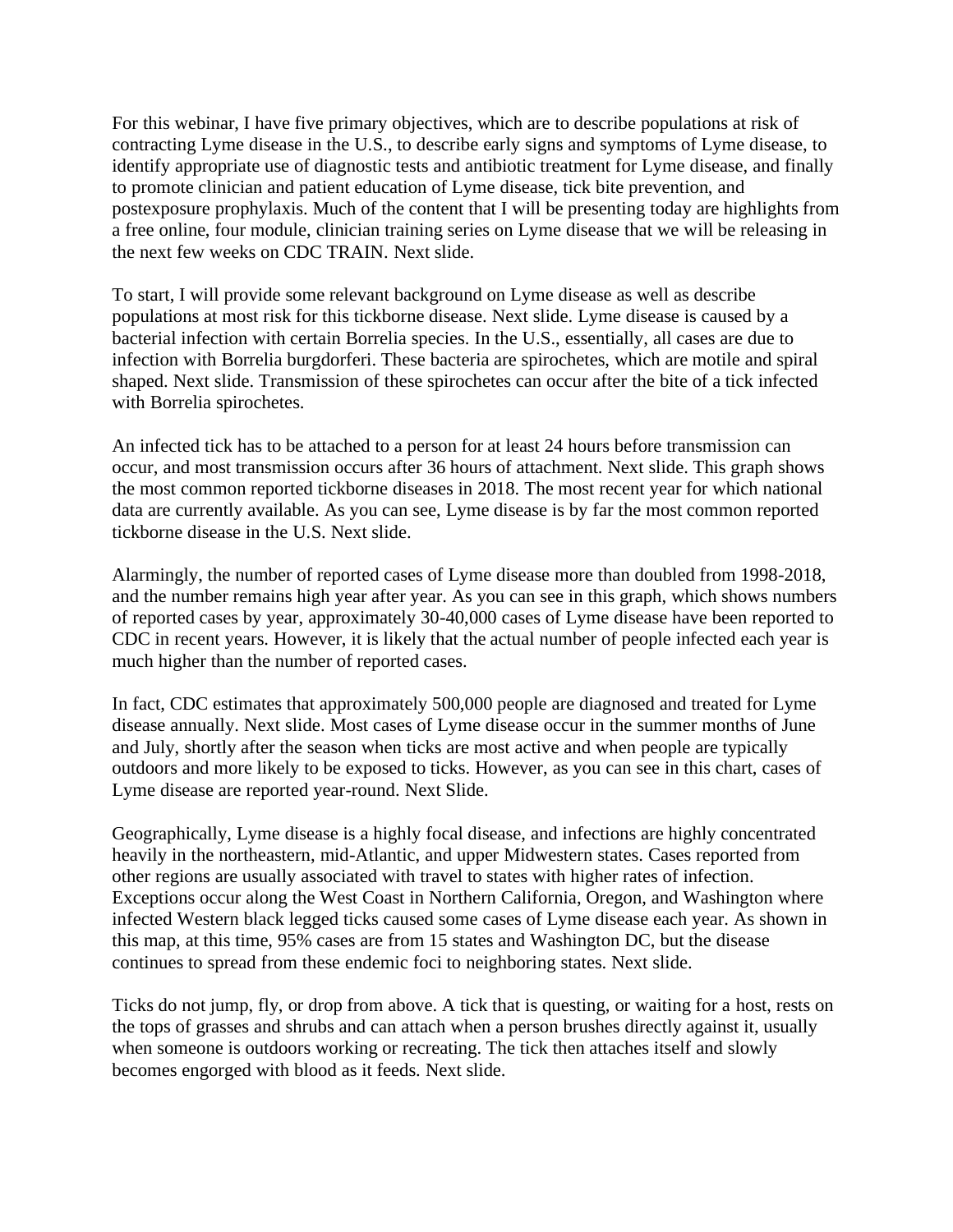In the U.S., the only ticks that transmit the pathogens that cause Lyme disease are Ixodes ticks. Ixodes ticks are extremely small and teardrop shaped. The image of a dime here helps show just how tiny these ticks are. The black-legged tick nymph is responsible for most Lyme disease cases and is about the size of a poppy seed. Next slide.

Tick bites are very common. In a recent MMWR published just last month, we reported that about 150,000 emergency department visits for tick bite were identified during a three year period, with an incidence of 49 visits for tick bite per 100,000 ED visits. Next slide. The new CDC Tick Bite Data Tracker is a public facing dashboard that shows ED tick bite visit data by patient age, sex, region, and season.

The dashboard is updated weekly and users can filter the data by region and year. On the left, you can see the seasonal trend of tick bite ED visits, with 2021 data shown by the solid blue line and the average incidence of tick bite visits during 2017-2019 shown as a comparison by the red dotted line. On the right, you can see the regions by which data can be stratified. Check out the tick bite data tracker to see the current trend in ED tick bite visits in your area by visiting the URL at the bottom of the slide. Next slide.

Given how often patients present for care after a tick bite, it is important for clinicians to know how to manage and counsel patients after a tick bite. In this section, we will review what to do when patients present following a known or suspected tick bite and how to determine if a patient might benefit from Lyme disease postexposure prophylaxis. Next slide.

CDC has a useful one-page clinician resource that summarizes recommendations for the clinical care of patients after a tick bite, including information on tick removal, Lyme disease prophylaxis, and symptoms of tickborne disease to watch for. A link to the downloadable PDF is shown here at the bottom of the slide. Next slide.

To prevent pathogen transmission, the most important thing to do is to safely remove an attached tick as soon as possible. Teaching patients proper removal will enable them to remove ticks quickly at home without waiting to see a medical professional. To remove an attached tick, use fine tipped tweezers to grasp the tick as close as possible to the skin's surface. Next slide.

Then pull upward with steady, even pressure. Do not twist or jerk the tick. Patients should also be counseled not to cover, burn, or squish an attached tick. Next slide.

After the tick is completely removed, the area and hands should be thoroughly cleaned. Next slide.

Because most tick bites do not transmit disease, antimicrobial postexposure prophylaxis for Lyme disease prevention is not routinely recommended for tick bites. However, PEP can be appropriate after high-risk tick bites. It is important to know that PEP has only been shown to be effective for Lyme disease prevention and is not recommended to prevent other tickborne diseases. Next slide.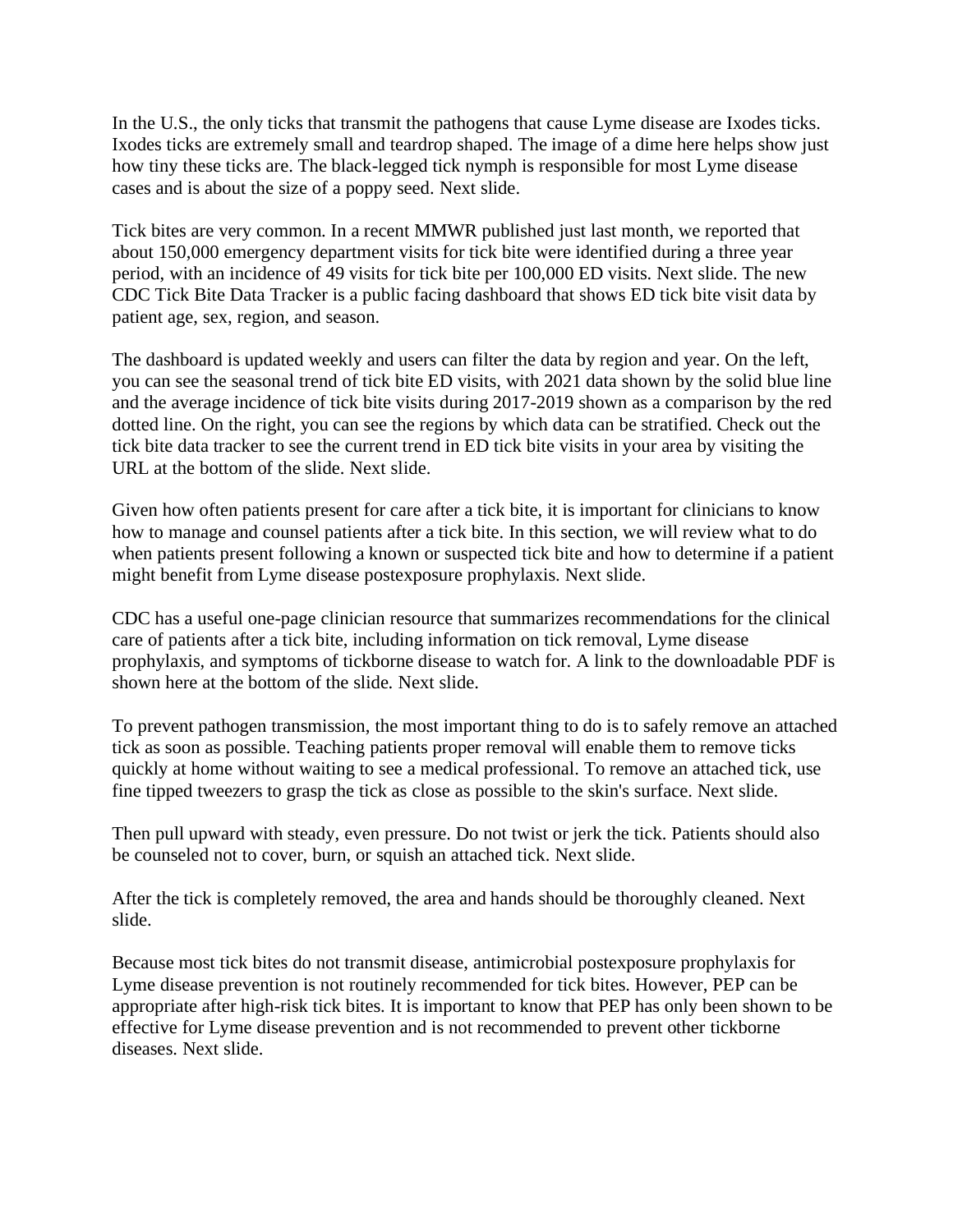To determine if PEP is appropriate for a patient, a provider should consider the following questions. First, in the region where the tick bite occurred, are ticks likely to be infected with Borrelia burgdorferi? Second, was the tick removed within the last 72 hours? Third, was the tick's body flat or was it engorged with blood? Fourth, was the tick an Ixodes or a blacklegged tick? And finally, is doxycycline safe for the patient? Next slide.

We put these questions into a clinical decision-making aid to help clinicians walk through these questions to determine if PEP to prevent Lyme disease might be beneficial. You can go through this in detail on your own, but the takeaway point is that PEP most likely to be beneficial when it's given to patients after a higher risk tick bite by a black leg tick shortly after removal. Next slide.

For adults, the dose for Lyme disease postexposure prophylaxis is a single dose of 200 milligrams of oral Doxycycline. For children about 45 kilogram or 100 pounds, PEP is a single dose of 4.4 milligrams of oral Doxycycline per kilogram, with a maximum dose of 200 milligrams. Next slide.

It is important to note that short courses of doxycycline are safe to use in children of all ages. In 2018, the American Academy of Pediatrics or AAP updated their recommendation to liberalize the use of Doxycycline for all ages of children after conducting a comprehensive review of the data which showed no association between two sustaining or 21 days of Doxycycline. Next slide.

Whether you prescribe PEP or not, advise any patient who presents with a known or suspected tick bite to watch for symptoms that might suggest a tickborne disease such as fever, rash, or malaise. If any of these symptoms emerge over the month following the bite, the patient should return for evaluation immediately. Remember that an asymptomatic patient might be in the incubation period for a tickborne disease when they first present for care, and they might develop symptoms in the next few days to weeks. Next slide.

A common question from both healthcare providers and patients is, should removed ticks be tested for pathogens? CDC does not recommend this practice as a diagnostic tool for tickborne diseases. In other words, tick testing results should not be used as a proxy for tickborne disease testing in patients. Testing ticks for pathogens can lead patients and healthcare providers to make decisions about antibiotic treatment without conclusive evidence of patient infection, which could lead to unnecessary antibiotics. Next slide.

People who have one tick bite are likely at high risk of being bitten again. When a patient presents for care after a tick bite, always take the opportunity to provide counseling about how to prevent future tick bites. Effective ways to prevent tick bites include the use of EPA registered insect repellents, performing daily tick checks, bathing within a couple hours after coming indoors, and putting clothes in the dryer on high heat to kill any ticks that might be on the clothing. Avoiding tick habitat, preventing tick bites in pets, and finally reducing tick habitat in your yard. Next slide.

Currently, a vaccine to prevent Lyme disease is not available. As you may know, there was a vaccine available between 1998 and 2002. That vaccine, called LYMERix, was shown to be both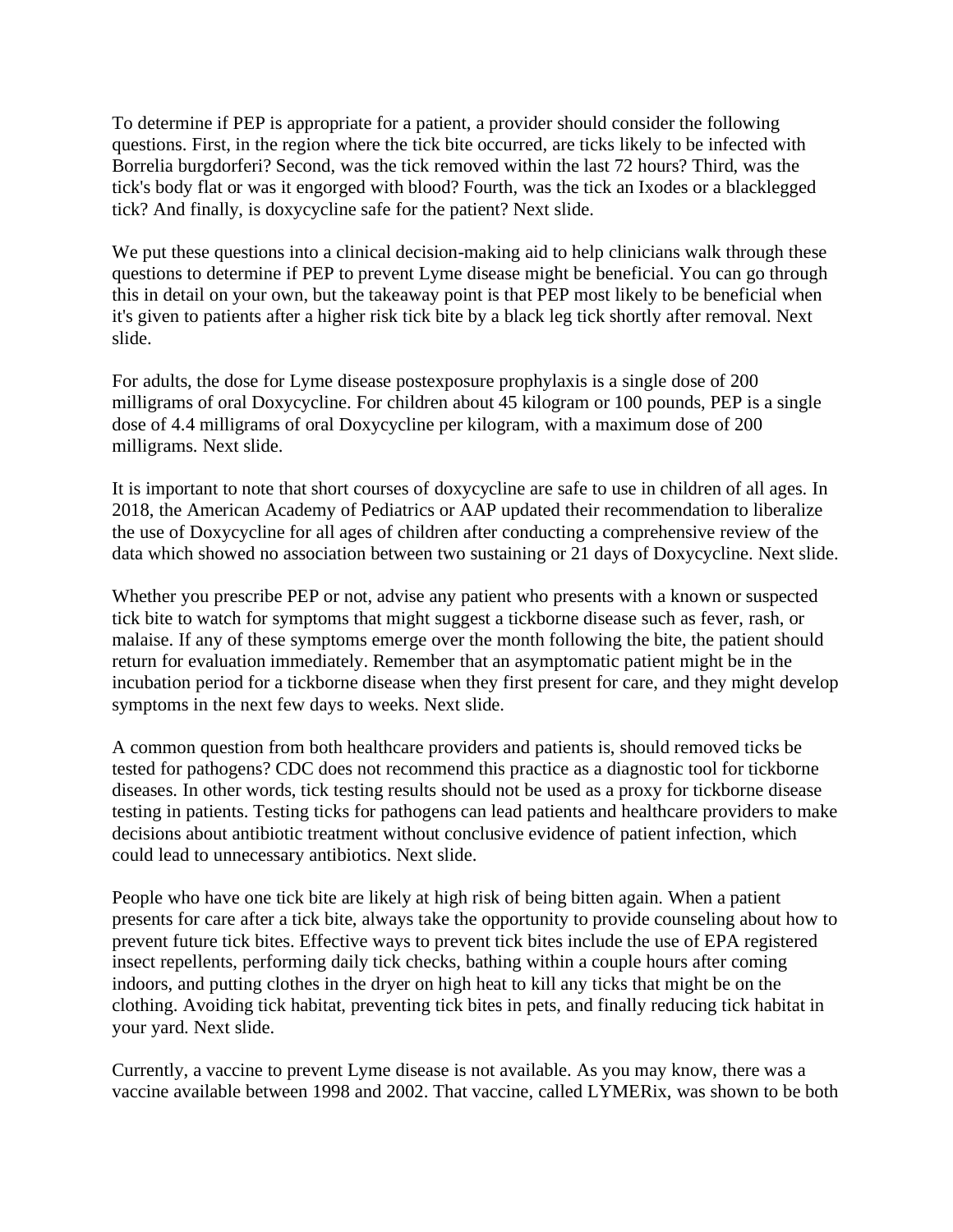safe and effective, but it was pulled from the market in 2002. New vaccines are in development that may become available in the future. Keep in mind that once a vaccine is available, it will only be effective against Lyme disease, thus tick bite prevention strategies, like those mentioned, will still be essential for protection against those other tickborne diseases. Next slide.

Lyme disease can affect multiple organ systems and early recognition and treatment is important. Next slide.

When early, localized Lyme disease is not recognized and treated, Spirochetemia may occur, resulting in early disseminated disease and then progressing to late disseminated disease. Next slide.

This graphic shows the typical manifestations that can occur at each stage of disease. The timeline begins at the left of the graphic. When a person is infected with the bacterium that causes Lyme disease after the bite of an infected tick. Early localized Lyme disease usually presenting as a single Erythema Migrans (EM) rash occurs within one month of a tick bite. Erythema Migrans is often accompanied by nonspecific symptoms similar to a viral syndrome. Next slide.

Early disseminated disease typically occurs 1-3 months after the tick bite. Patients with early disseminated Lyme disease can have various manifestations, including multiple Erythema Migrans rash, facial palsy or other cranial neuropathies, meningitis, and carditis which typically presents as heart block. Next slide.

Arthritis is the hallmark manifestation of late disseminated Lyme disease and typically occurs three months or more after the tick bite. Over half of patients with untreated Erythema Migrans go on to have Lyme arthritis. Next slide.

This figure shows the frequency of disease manifestation for Lyme disease cases with clinical information reported to CDC between 2008 and 2018. Keep in mind that this does not include data from cases that were not reported to CDC. As you can see here, erythema migrans occurs in 70% of Lyme disease cases reported to CDC, which is likely an underestimate, because cases of patients with severe symptoms or later manifestations are more likely to be reported to public health and might be overrepresented. Because of this, the percentages of later manifestations such as arthritis may be higher than what is seen in the real world. Next slide.

The Erythema Migrans rash, or EM rash, has an incubation period of 3-30 days with an average of 7-14 days after a tick bite. Next slide. Up to half of all people diagnosed with Lyme disease don't recall being bitten by a tick. Patients who present with EM rash are not always aware of a tick bite, especially when the bite occurs in hard to see areas like the back of the knee or on the scalp. Next slide.

The EM rash is typically a round, erythematous patch that can be warm to the touch. It is rarely painful or itchy. The rash usually expands slowly over multiple days and typically reaches a size greater than 5 centimeters in diameter and may be as large as 30 centimeters in diameter.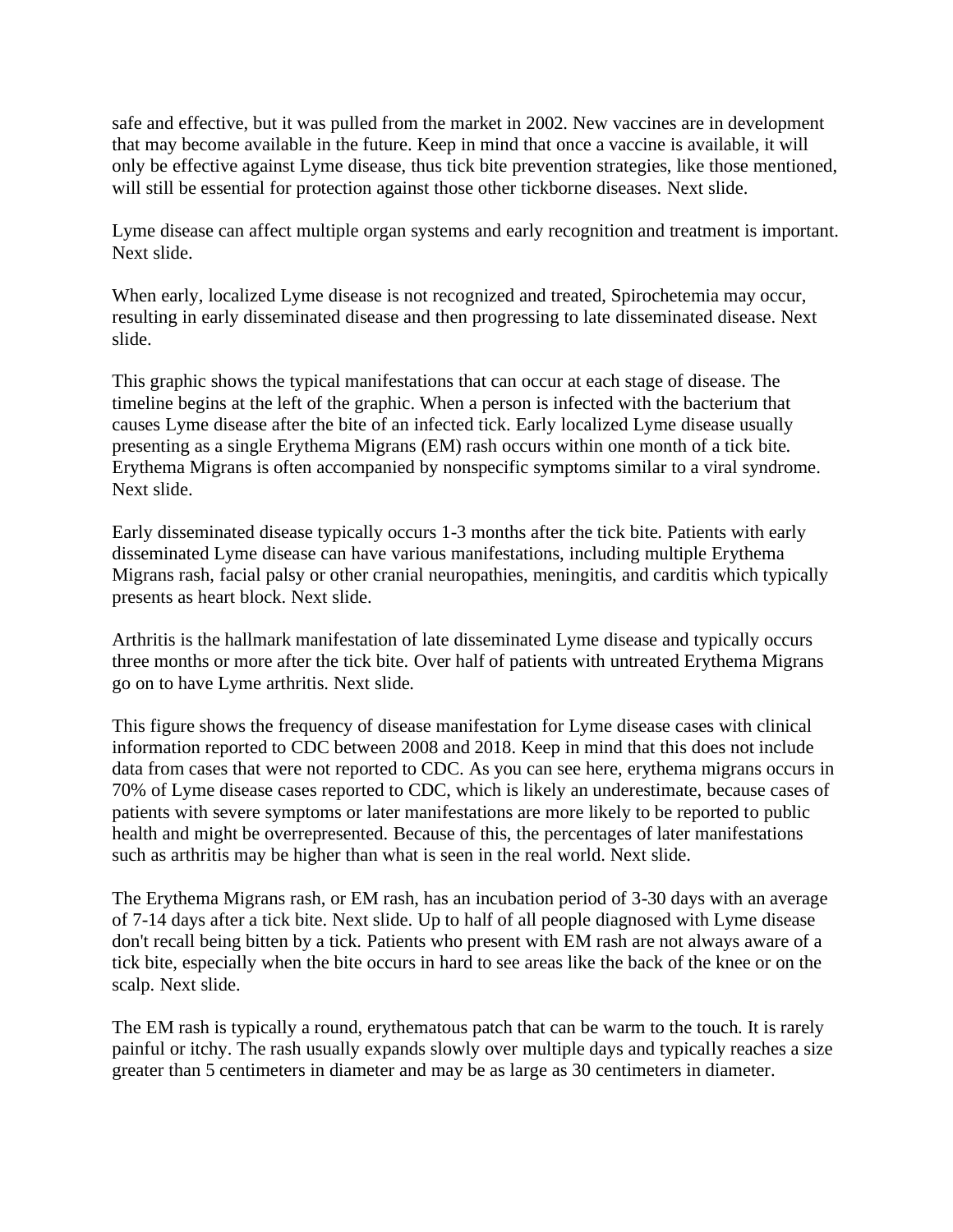Central clearing can occur as the rash enlarges, resulting in what is known as a bull's-eye. Patients who are seen early in the development of the rash are less likely to have a rash with a bull's-eye appearance. The picture shown here is a classic example of an EM lesion, but they can have other appearances such as a triangular or asymmetric shape, have a bluish hue, or be without central clearing. Next slide.

Correct diagnosis of EM in a patient of color requires careful examination. Erythema migrans in people with darker skin tones can present as a darker lesion that is typically circular and can have central clearing. Next slide. As mentioned, when early localized disease is not recognized or treated, spirochetemia can occur, resulting in disseminated disease. Manifestations of disseminated Lyme disease can take varying forms, including dermatologic manifestations such as multiple EM rashes; neurologic manifestations such as facial palsy, radiculoneuritos, and lymphocytic meningitis; cardiac manifestations such as carditis; and muscular skeletal manifestations such as arthritis. Next slide.

Lyme disease reinfection is possible. This is a particular concern for people living in areas where Lyme disease is common, where they may be at increased risk simply by spending time in their own backyard. For these reasons, it is important to talk about prevention at the time of initial diagnosis and to explain that being diagnosed with Lyme disease might suggest behaviors that increase risk of being exposed to future tick bites, which could lead to reinfection. Next slide. Healthcare providers also sometimes wonder about whether patients can be infected with both Lyme disease and another tickborne disease.

Co-infections do sometimes occur. The tick that transmits the spirochetes that causes Lyme disease can transmit several other pathogens, including those that cause Anaplasmosis, Babesiosis, Ehrlichiosis, Borrelia miyaotoi disease, Borrelia mayonii disease, and Powassan virus disease. Risk of tickborne co-infection is geographically localized. If you were concerned that your patient might have a co-infection, talk to your local public health department to learn about the risk in your area. The most common co-infections that occur with Lyme disease are Anaplasmosis and Babesiosis. Next slide.

When patients with Lyme disease present with unusual or more severe symptoms or signs, it can be helpful to test for co-infection. These symptoms can include high fever or gastrointestinal complaints like nausea, vomiting, and abdominal pain. Laboratory abnormalities including hemolysis such as anemia, elevated LDH, or elevated indirect bilirubin might suggest babesiosis. Different medications may be needed because antibiotics from Lyme disease do not treat babesiosis. Specific cytopenias including neutropenia, leukopenia, and thrombocytopenia might suggest anaplasmosis. Next slide, I will review Lyme disease diagnosis and testing. Next slide.

CDC recommends that healthcare providers use diagnostic tests for Lyme disease that have been evaluated and cleared by the Food and Drug Administration or the FDA. Currently, the only FDA cleared tests for Lyme disease are two-step serologic tests.

This two-step approach is designed to increase accuracy of a Lyme disease diagnosis. Recently, APHL or the Association of Public Health Laboratories published suggested lab reporting and provider interpretation for Lyme disease serologic test results. This can be a great reference for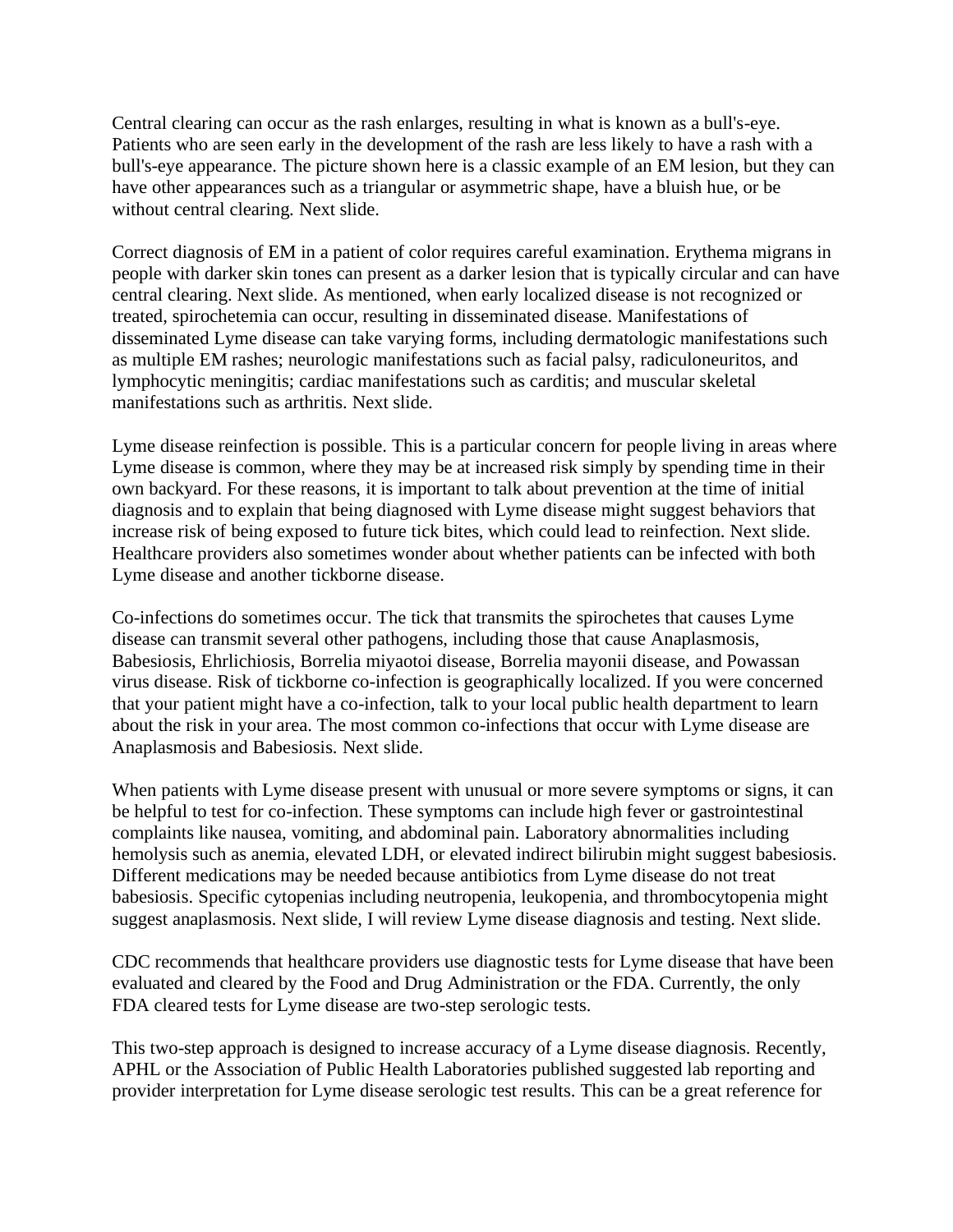both clinicians and patients to help accurately interpret Lyme disease two-step serologic test results. Next slide. This flowchart shows how to interpret two-step Lyme disease serologic tests, moving from left to right in the schematic, you can see that samples should first be tested by enzymes immunoassay (EIA) or another test cleared by the FDA as a first test.

If this first test is positive or equivocal, it should be followed by a confirmatory second test. The second test can be a Western blot assay or another test cleared by the FDA as a second test. Both steps can be performed using the same serum sample. Most labs are set up so that if the first step test is positive, the lab will automatically reflects to perform the second step test. Only when the second test is also positive or equivocal is the overall test result considered positive.

Two-step Lyme disease serology has a very high sensitivity and specificity for patients with disseminated or late-stage disease. Thus, if two-step testing is negative in a patient with symptoms disseminated or late Lyme disease, the clinician should consider alternate diagnoses. Next slide.

The Western blot for Lyme disease tests for two different types of antibodies, IgM and IgG. On the left is a Western blot IgM, and on the right is a Western blot IgG.

In each shown here, the first lane on the left is a positive control. Individual bands that are useful for the diagnosis of Lyme disease are shown by the numbered arrowheads. On the second lane on the right in each Western blot are results from a patient that tested positive for Lyme disease. A positive IgM Western blot requires at least two out of three specific bands while a positive IgG Western blot requires at least five out of 10 specific bands. Next slide.

The IgG Western blot is more reliable than the IgM Western blot, but IgM antibodies develop sooner and so can be helpful to detect earlier disease. Because of this, IgM Western blot results should only be considered during the first month of symptoms. Next slide. In July of 2019, the FDA cleared four new tests that use a second specific EIA in place of the Western immuoblot assay. The new modified protocol replaces the Western blot second step test with the option to use another specific test cleared by the FDA. Currently, these are all EIA tests and are made by certain manufacturers. Next slide.

The two EIAs in the modified two-step serology protocol can be conducted either sequentially or simultaneously. Compared with the Western blot assay, the EIA has several advantages as the second step test, including greater objectivity of test result interpretation and lower burden on lab personnel, because the process is less time intensive. Next slide.

Lyme disease is not always easy to diagnose. Laboratory tests can aid with diagnosis, but like other screening tests, there's a risk of false negative and false positive results, both of which can complicate or postpone accurate diagnosis and treatment. When Lyme disease is on the differential diagnosis for a patient, clinicians should ask themselves two questions prior to testing. First, what is the pretest probability of this patient having Lyme disease? And second, what is the disease stage? Next slide.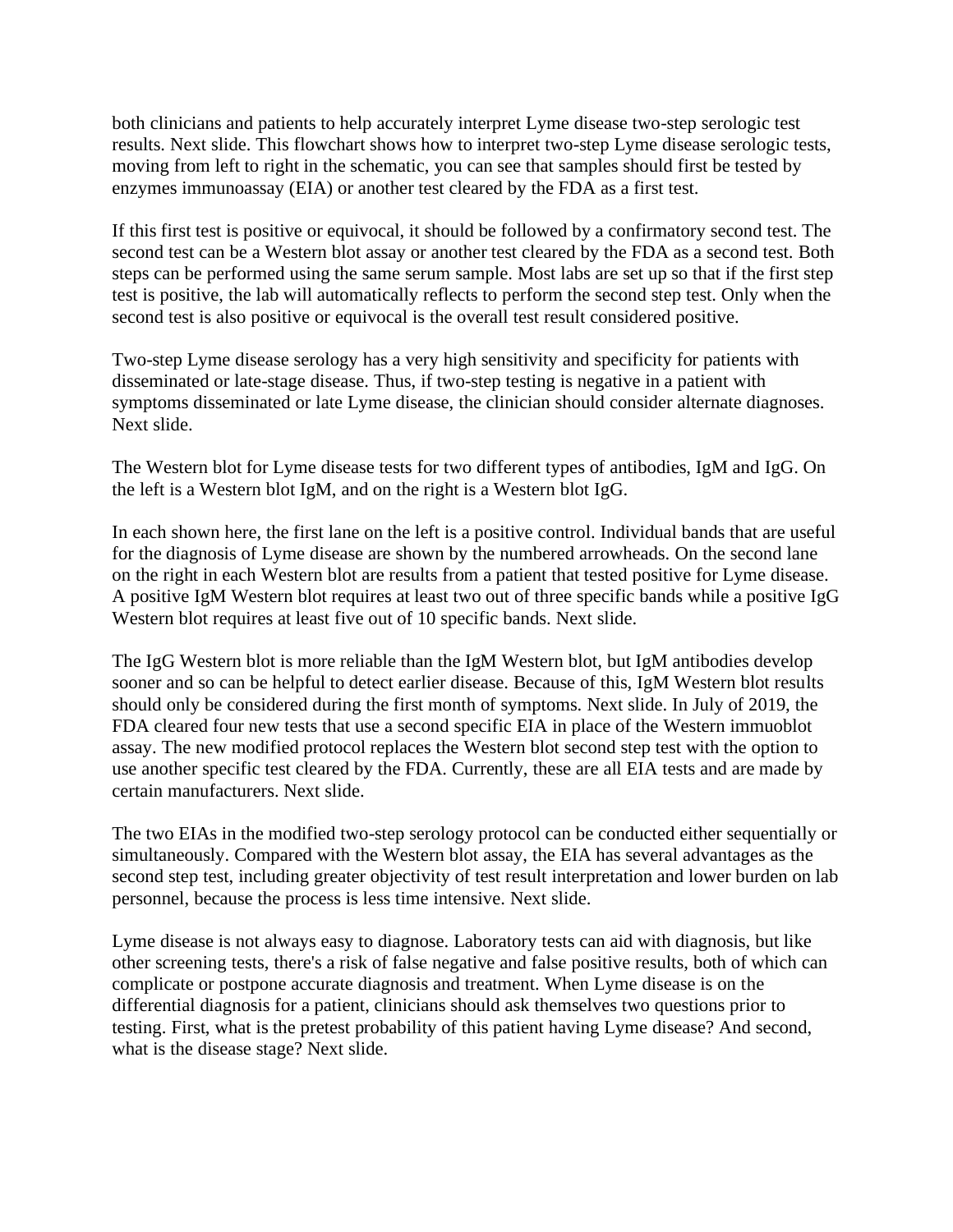Pretest probability is defined as the likelihood of disease before test results are known. In other words, how likely is it that a particular patient has Lyme disease? There are three clinical questions that can help make this determination. First, has the patient been in an area where Lyme disease is common? Second, was the patient likely exposed to ticks? And third, does the patient have symptoms that are characteristic of Lyme disease? If the answer to any of these questions is no, the patient has a low pretest probability of having Lyme disease. If the answer to all three questions is yes, pretest probability is moderate to high. Next slide.

When pretest probability is low, which would be the case if the patient has not been in an area where Lyme disease is common, had no possible exposure to ticks, or is asymptomatic or has nonspecific symptoms that are not characteristic of Lyme disease, testing is not advised. Next slide.

But why is testing not advised in the setting of low pretest probability? Low pretest probability increases the risk of false positive test results and can lead to misdiagnosis. Misdiagnosis can result in unnecessary treatment and patient anxiety as well as failing to treat the true cause of illness. Next slide.

For patients with a moderate to high pretest probability, which would be the case for patients who have been in an area where Lyme disease is common, were likely exposed to ticks, and have symptoms characteristic of Lyme disease, diagnostic testing can be very helpful. However, the disease stage needs to be considered, because disease stage strongly affects sensitivity of serologic testing. Next slide.

This table shows the sensitivity of serologic tests for Lyme disease. It shows that it is dependent on the disease stage. Serologic testing relies on the detection of antibodies, which take time to develop after initial infection.

Low test sensitivity during early stages of a disease is due to the lack of antibodies during the seroconversion window period. The bottom line is that serologic testing is most clinically helpful when patients have symptoms of disseminated Lyme disease. For a patient who presents with single erythema migrans, the rash of early localized Lyme disease, the diagnosis is clinical, and the patient should be treated empirically without doing any diagnostic testing, which will likely just be negative because antibodies have not yet had time to develop. Next slide.

The seroconversion window period is the time from infection to the time when antibodies can be detected in a serologic test. The window period for Lyme disease for IgM is typically around two weeks and about three weeks for IgG. As mentioned at the beginning of this webinar, the typical incubation period for erythema migrans or EM rash is one to two weeks, so it's very common for a patient with an EM rash to be in the seroconversion window period at the time of presentation and test negative for Lyme disease by two-step serologic testing. Next slide.

Clinicians and patients often wonder about whether a patient can be tested to monitor treatment efficacy or to verify that a patient has been cured of Lyme disease. Unfortunately, the answer is no.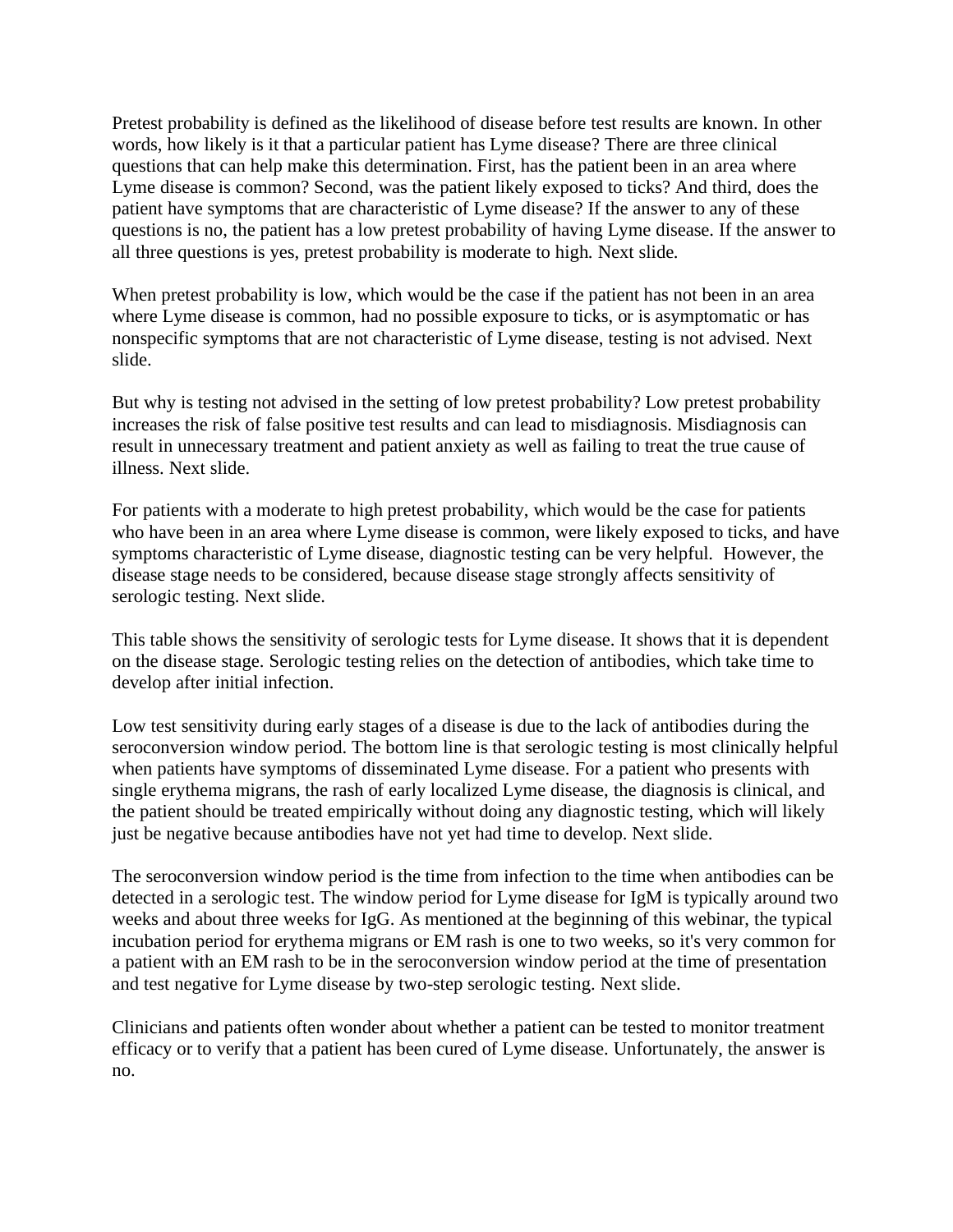Serial Lyme disease serology tests for a patient who has previously tested positive to monitor or establish adequate response to treatment is not clinically helpful as antibody levels can remain elevated for years after the infection has been cured. Next slide.

In the last section of this webinar, I will review the clinical management and treatment of Lyme disease. Next slide.

Lyme disease can be treated effectively with antibiotics. Antibiotic regimens may differ, depending on Lyme disease manifestation. Recommended antibiotic durations range from 10 days to four weeks. Most patients have complete resolution of illness following treatment. However, sequelae are possible especially when patients are diagnosed and treated at later stages of disease. For this reason recognizing, diagnosing, and providing timely treatment for Lyme disease is essential. Next slide.

The recommended treatment for Erythema migrans is the same whether for a single lesion, typical of early localized Lyme disease or multiple EM rashes, which is a sign of early disseminated disease. The antibiotics and the duration of treatment for EM rash are the same for adults and children of all ages. Doxycycline for 10-14 days or amoxicillin or cefuroxime for 14 days. For children, the dose is based on their weight. Next slide.

As mentioned previously, the American Academy of Pediatrics approves the use of short courses of doxycycline in children of all ages, including in children in less than eight years of age. Previously, doxycycline was contraindicated in children under the age of eight for fear of permanent tooth staining due to the effects in the related antibiotic tetracycline. However, more recent studies have shown no tooth staining or other adverse effects on young children with short courses of doxycycline in 21 days or less. Next slide.

This chart summarizes the treatment for neurologic Lyme disease. As you can see at the top of the chart, Lyme disease facial palsy in both adults and children should be treated with oral doxycycline. More severe manifestations of neurologic Lyme disease such as meningitis or radiculoneuritis can be treated with either doxycycline or intravenous ceftriaxone. For patients started on intravenous ceftriaxone, oral doxycycline can be substituted when the patient is stabilized or discharged to complete the antibiotic course. Duration of treatment for neurologic Lyme disease is two to three weeks. Next slide.

Lyme carditis can be rapidly fatal if not treated promptly. As a result, suspected Lyme carditis is a medical emergency and patients should receive immediate care and treatment. Due to the potentially life-threatening nature of this condition, do not wait for Lyme serology results prior to starting antibiotics. Next slide.

Treatment for Lyme carditis varies based on the severity of the disease. Mild cases of Lyme carditis can be treated with oral antibiotics. However, patients with severe Lyme carditis should be hospitalized, monitored with cardiac telemetry, and treated with intravenous antibiotics. Severe Lyme carditis includes patients who are symptomatic, have first-degree AV block with PR prolongation over 300 milliseconds, or have second or third-degree AV block. Total treatment duration for mild and severe Lyme carditis should be two to three weeks. Next slide.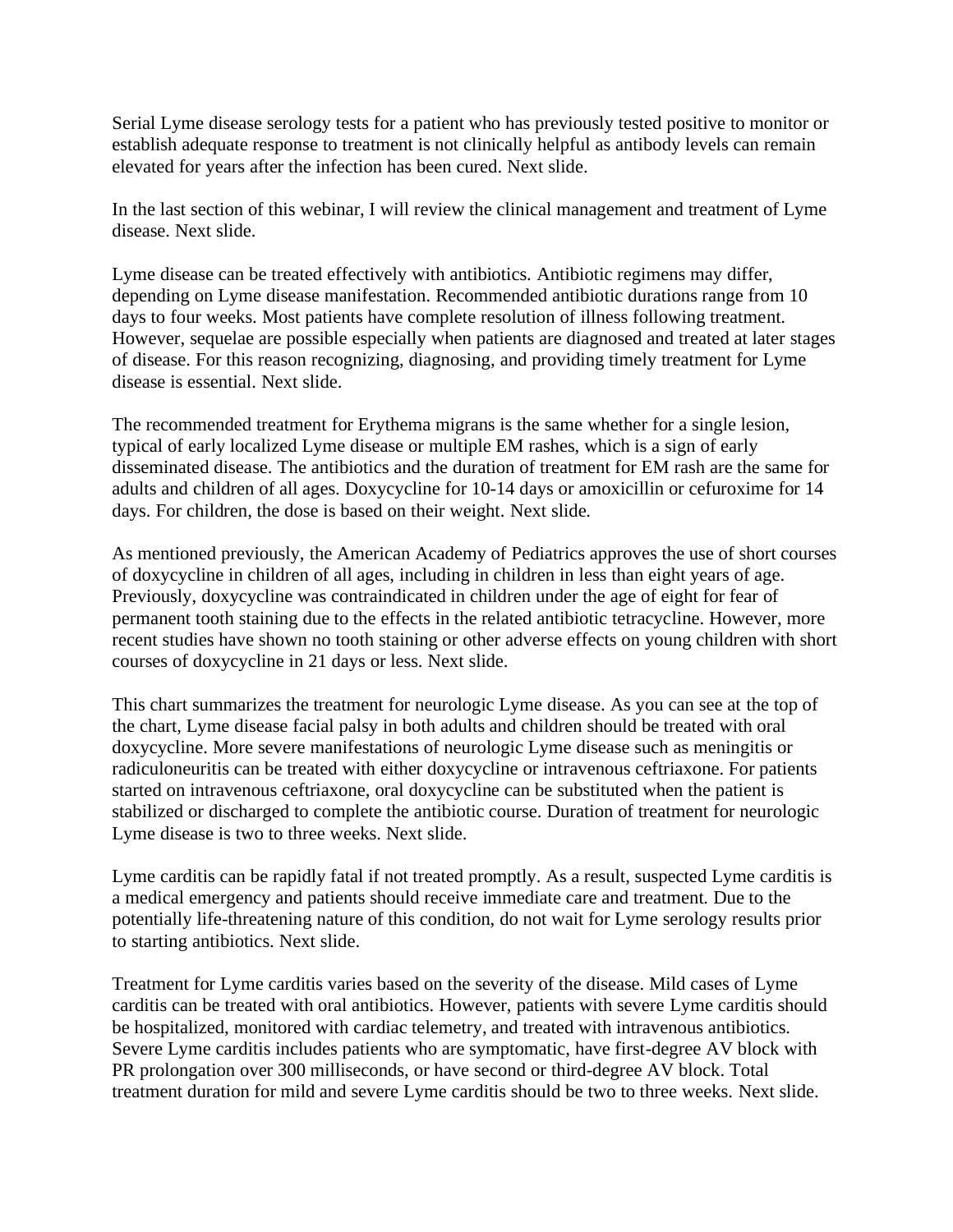Lastly, this table summarizes treatment for an initial episode of Lyme arthritis. The antibiotic options are still doxycycline, amoxicillin, or cefuroxime, but the recommended duration of treatment is longer, 28 days. Due to the duration of treatment, it is recommended that patients under eight years of age be prescribed amoxicillin or cefuroxine rather than doxycycline because of limited safety data for use of doxycycline for more than 21 days in children under the age of eight years. Next slide.

While most patients with Lyme arthritis will have symptom improvement after treatment, some patients experience persistent joint inflammation. If joint pain or swelling persists after completion of a four-week antibiotic course, patients should return to the clinic for evaluation. A second course of antibiotics can be considered for patients with Lyme arthritis who have an incomplete response after the first course of antibiotics. Next slide.

Factors to consider when selecting which antibiotic to prescribe for a patient with Lyme disease include dosing, side effects, and allergy profile. Doxycycline has the advantage of being a slightly shorter treatment regimen for Erythema migrans and also being an effective treatment for several other tickborne diseases including anaplasmosis, ehrlichiosis, Rocky mountain spotted disease, and Borrelia miyamotoi. Next slide.

Prompt diagnosis and treatment are recommended for pregnant or breastfeeding patients with Lyme disease. Doxycycline use by pregnant or breastfeeding women has not been thoroughly studied. However, amoxicillin, cefuroxime, and azithromycin are all generally considered safe for use by patients who are breastfeeding or pregnant. Next slide.

I would like to close by talking about post treatment considerations. It is important to know that most patients with Lyme disease recover completely within weeks to months after a course of antibiotic treatment. Next slide.

However, some patients will take longer to feel completely well. About one in every 20 patients treated for Lyme disease experience symptoms such as pain, fatigue, or difficulty thinking that lasts for more than six months after finishing treatment. Next slide.

Unfortunately, there is no proven treatment for these post treatment symptoms. The National Institutes of Health have found that additional prolonged antibiotic treatment has not been shown to improve long-term patient outcomes compared to patients who receive placebo. In fact, longterm antibiotic therapy has the potential for serious side effects, including infectious diarrhea, antibiotic resistance, and Lyme associated infections or clots. As a result, more than two courses of antibiotics are not recommended for the treatment of Lyme disease. Next slide.

Sometimes a patient may present for evaluation after having already received a diagnosis of Lyme disease and who are on treatment that is not recommended for Lyme disease. For patients presenting for care who are on treatment not recommended for Lyme disease, take the time to listen to them. Ask about their diagnostic history and their treatment course. Always perform a thorough physical exam. Together review the potential risks and benefits of treatment and explain about any potential adverse effects of treatments that are not recommended for Lyme disease. Evaluate their risk for Lyme disease and consider alternate diagnoses. The goal is to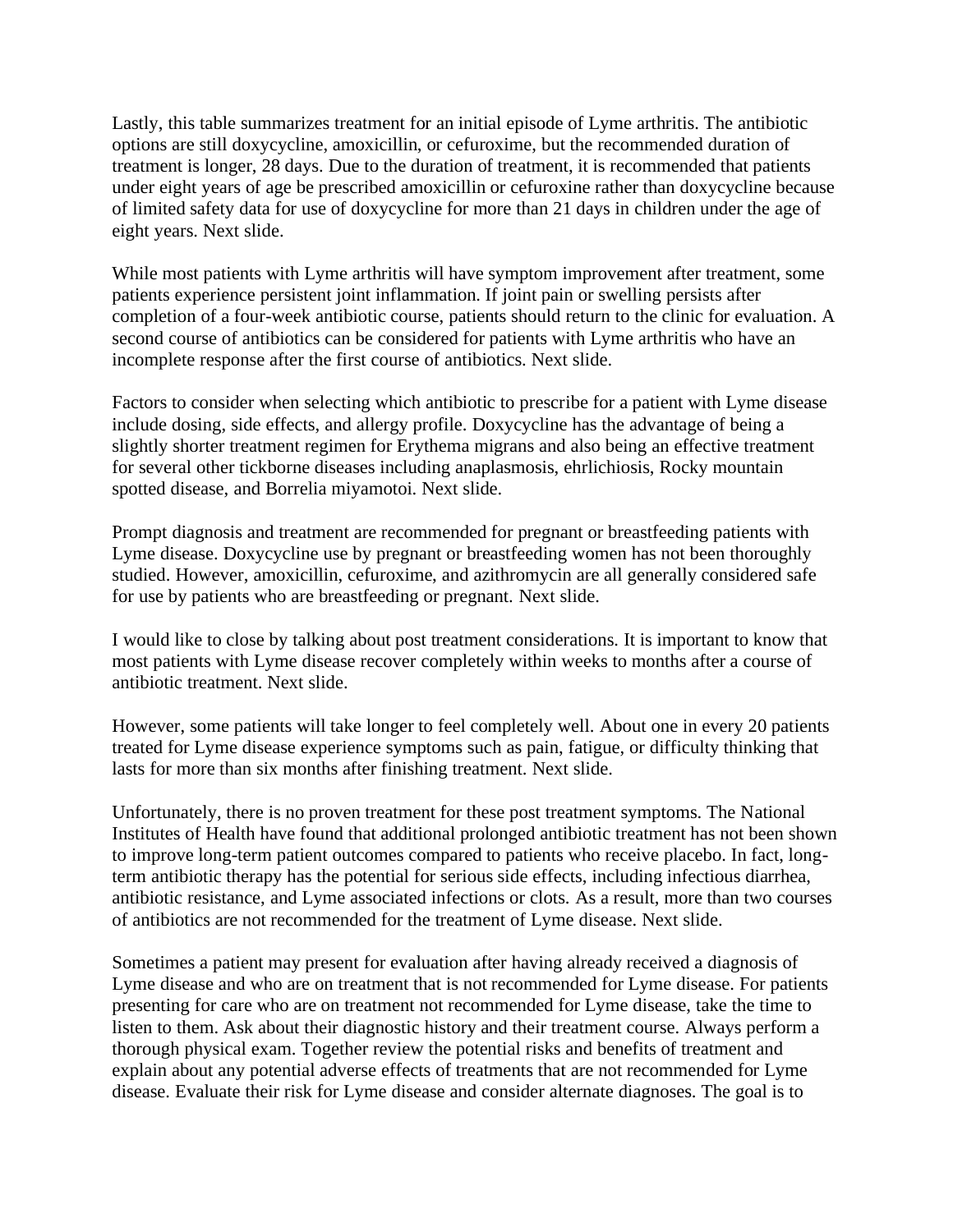demonstrate empathy and compassion while emphasizing that the goal is to manage symptoms and to improve quality of life and ability to function. Next slide.

To close, I would like to again highlight several of the new CDC tools for clinicians about Lyme disease. Next slide.

First, we have developed a comprehensive free online clinician training course on Lyme disease that offers four credits of continuing education. These modules go into greater depth and are built around specific patient case series that describe the various manifestations of Lyme disease and provide additional support for clinicians who care for patients with suspected Lyme disease. These modules are expected to go live sometime in the next few weeks and will be available on CDC TRAIN.

I am also listing here are a few other links to other resources that are also available online. As always, please let us know what other resources would be available to you as you evaluate, diagnose, and treat patients with Lyme disease in your practice. Next slide.

Thank you for your attention, and I would be happy to take any questions.

Thank you, Lieutenant Commander Marx for providing our audience with such timely information.

We will now go to the Q&A session. Please remember to ask a question using Zoom. Click the Q&A button at the bottom of your screen and type your question.

Our first question asks, what options do I have for PEP if the patient cannot be administered doxycycline?

It is a very good question and unfortunately one without a great answer. Most of the data for a single dose of doxycycline for PEP come out from a single study done a number of years ago looking at a single dose of doxycycline. There have been other studies that have been done as well looking at use of amoxicillin, penicillin, cefuroxine, sometimes for longer periods, not just a single dose. However, those mostly were underpowered and were not conclusive. The recommendation is really to only use doxycycline for postexposure prophylaxis after a high-risk tick bite.

Thank you for that. The next question asks, during the first portion of your presentation, you talked about reducing thick habitat around your home in the backyard, for instance. Can you perhaps share some steps on things that should be undertaken to make a household or yard less habitable to ticks?

Yes, absolutely. Ticks really like living in areas that have a lot of vegetation, it might be shady, the ticks that transmit the pathogen that causes Lyme disease don't typically like a short grass out in the open sun. Keeping the grass cut short with regular mowing is a good way to reduce tick habitat. Also, clearing a lot of leaf litter that might be collecting especially in the fall months would be good, and then just thinking about where you spend time in the yard and trying to keep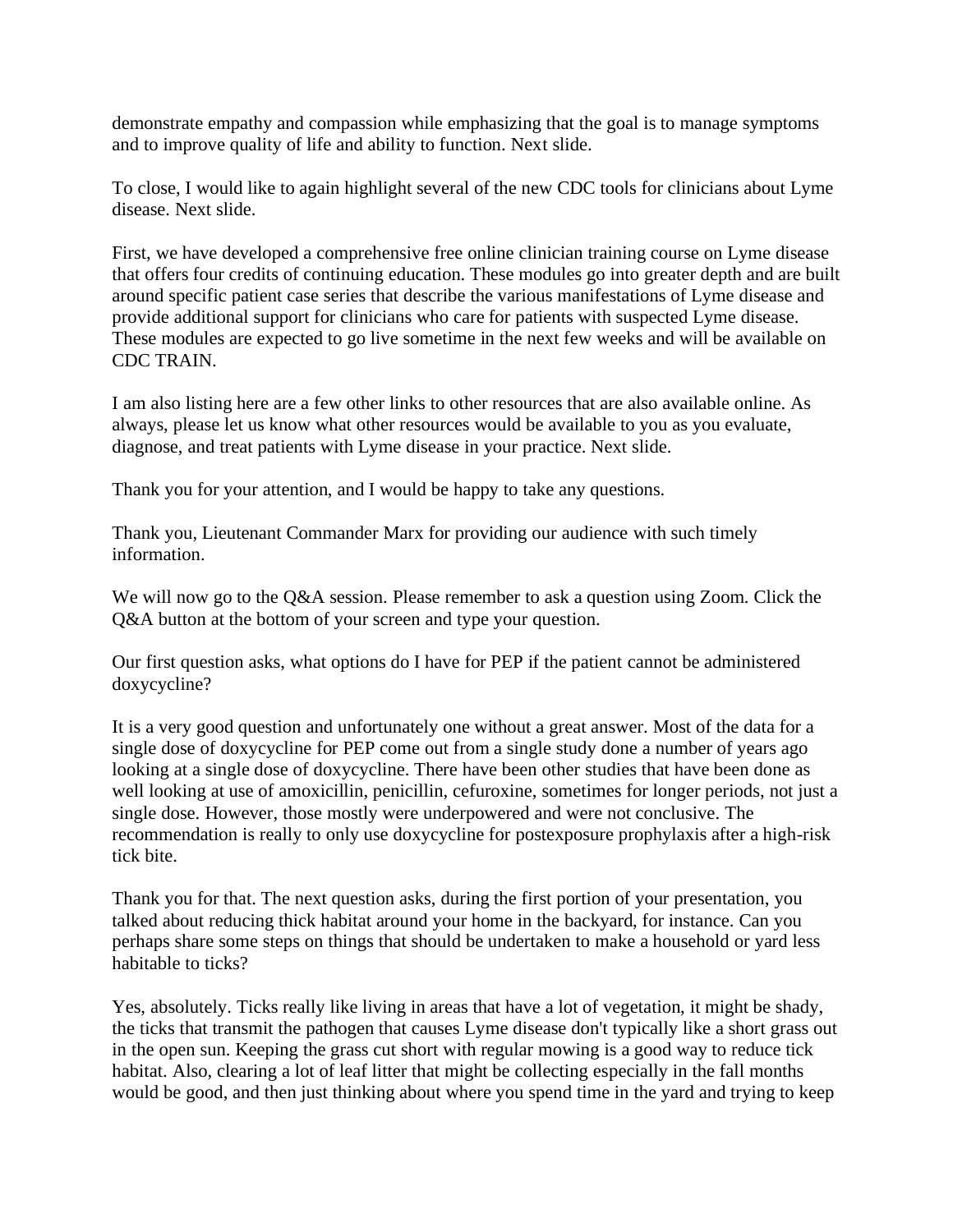away from those areas with thick vegetation. For example, if you have a young child with a playground in the backyard, you might want to make sure that you pull that to the center of the lawn where there is a lot of kind of open short grass around that immediate vicinity. Again, to reduce the risk of someone coming in contact with ticks in the backyard.

Thank you so much for that. The next question asks, how long is the EM rash generally present for?

It's a good question. We do not have a lot of recent information about kind of the natural history of Lyme disease because, of course, most Lyme disease is treated quickly after it is recognized. And then the rash can disappear fairly shortly after antibiotics are initiated. As was mentioned, you will typically have the single EM rash that will form and kind of enlarge over a number of days, lasting potentially several weeks. That will just disappear over time, even if it is not treated.

But then as spirochetemia occurs as that bacteria disseminates through the body, you can have other manifestations, including multiple EM rashes. Typically, those look pretty similar to that single EM rash but there is more than one of them. They tend to be smaller than a single EM rash and when you see that, it is important to note that that doesn't represent multiple tick bites, it just represents dissemination of that disease. Again, treating as soon as possible, whether it single or multiple EM rashes is very important.

Thank you very much. A follow-up question slightly related. Is it okay for me to test for Lyme disease greater than 14 days after rash onset if the patient was treated with doxycycline at rash presentation?

Yes, as mentioned, it does take some time for antibodies to develop. That kind of period in which we would expect results to be negative are two to three weeks. If you wait and test later, you might see the results become positive.

One thing that I did not cover in the webinar due to time constraints is that one option is to go ahead and test when someone presents with an EM rash. Again, that's most likely negative. Then have the patient come back in a month and test again. If you see a positive test result after four weeks, which was negative before, you can be pretty sure that the patient did have Lyme disease. Again, I would not wait for those results to come in before testing. Testing of erythema migrans really should be an empirical not a clinical call not based on the results of diagnostic testing.

Thank you very much. Our next question asks, are we seeing increasing incidence of Lyme disease due to climate change?

So that question does come up fairly frequently. We certainly do see more Lyme disease as I mentioned at the outset of the webinar almost every year. you see numbers going up. It's probably due to a number of different factors.

Climate change potentially being one of them, but we are seeing range expansion of the tick and an increasing abundance of ticks in general. Again, there's probably many reasons for why it's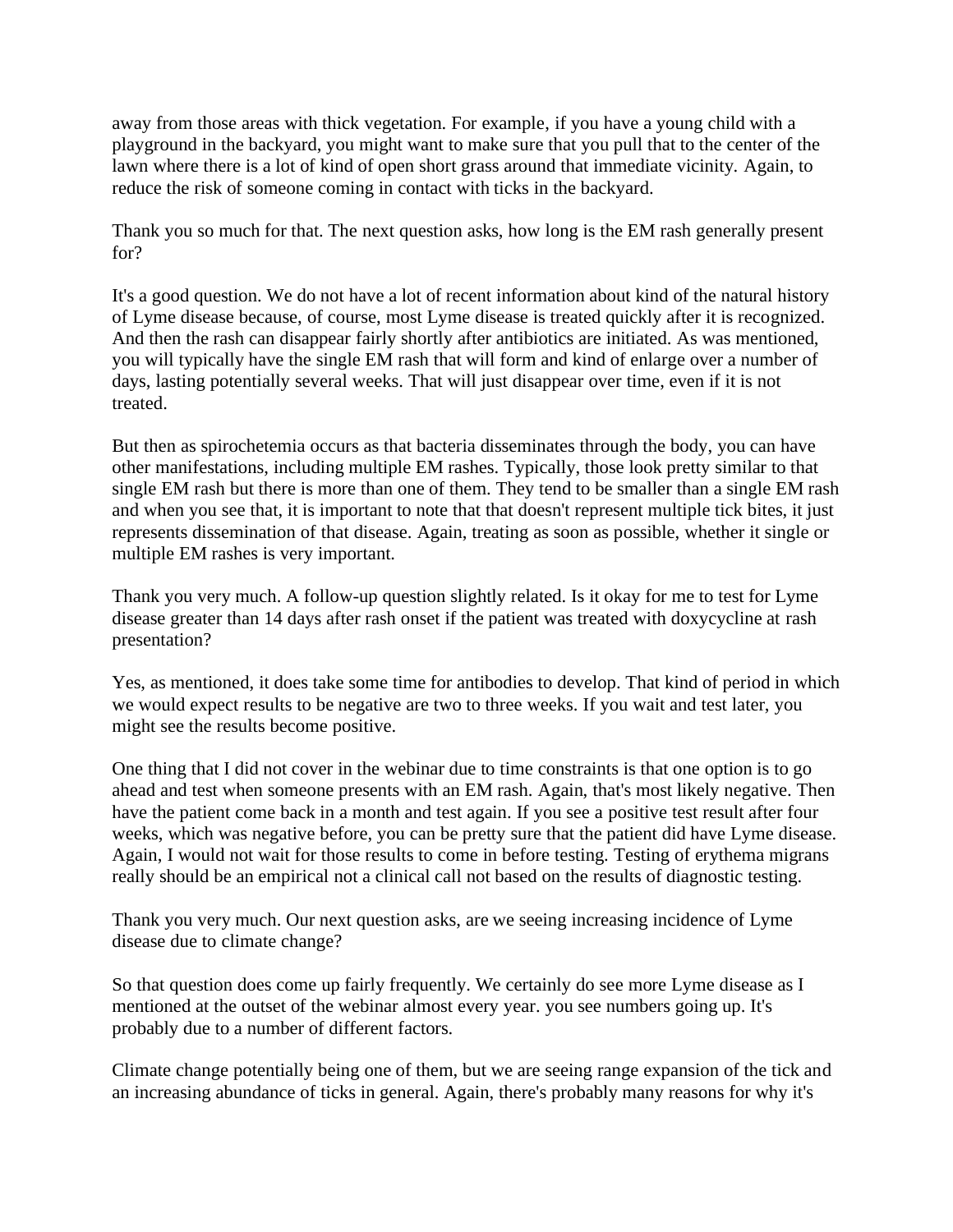happening, but at least in part it's almost certainly due to reforestation that has been pretty extensive in the Northeast, mid-Atlantic, and upper Midwest, which are those areas where we see a lot of Lyme disease. The other thing is that controlling ticks is difficult. We don't really have a great way to control ticks that have been shown to reduce Lyme disease incidence at the population level. You can use acaricides and spray outside, but when studies have been done to see if the reduction in ticks as a result of exposure to the acaricides results to a reduction in Lyme disease incidents, we have not seen that bear out to be true.

Again, we do not have a lot of methods at our disposal to control ticks in our environment. And then the last point I just want to make is that diagnostics have continued to improve. There is also greater recognition of the problem of Lyme disease by both healthcare providers but also by patients. With this increased awareness of Lyme disease and tickborne diseases in general, more tests are being done, and there are more cases as a result of being diagnosed and treated each year.

Thank you for that. Are you also aware of any data of Lyme disease cases increasing in other countries as well?

Yeah. So there is limited data here. Lyme disease is definitely a big problem in Europe, and we do see very high numbers of Lyme disease each year. Different countries have different methods for surveillance of Lyme disease, and it is not a reportable disease across the EU, so we do not have a lot of great data about changes in incidence from year-to-year, but we do know that incidence is very high, similar to what we see here in the United States.

Thank you very much. And we have time for one last question and sort of like a two-part question, I suppose. The first part asks, is Lyme disease the only tickborne disease increasing, or are you seeing an increase in all tickborne diseases? The second part is, should I test my patient for other tickborne diseases when I test for Lyme disease?

Yeah. To address the first question about other tickborne diseases, there are a number of other tickborne diseases where incidence is on the rise. I would namely callout anaplasmosis where we have seen very large increase in the last few years. Again, anaplasmosis is transmitted by the same tick that transmits borrelia burgdorferi, that causes Lyme disease. That is perhaps not entirely surprising.

There is also new tickborne diseases that we are identifying each year, and we have a number of ongoing efforts at CDC in collaboration with academic institutions, public health agencies across the country to identify new tickborne diseases. Certainly, we have seen a number of them recently identified, including viruses, not only bacterial tickborne diseases.

To address the second part of the question, should I test my patient for other tickborne diseases after I test for Lyme disease? Again, I mentioned that co-infections are certainly possible. Again, not surprising because the same black-legged tick can transmit more than one pathogen. But when you are thinking about testing a patient for any tickborne disease, it's important to be guided by a thorough understanding of the epidemiology of that disease as well as by patient symptoms.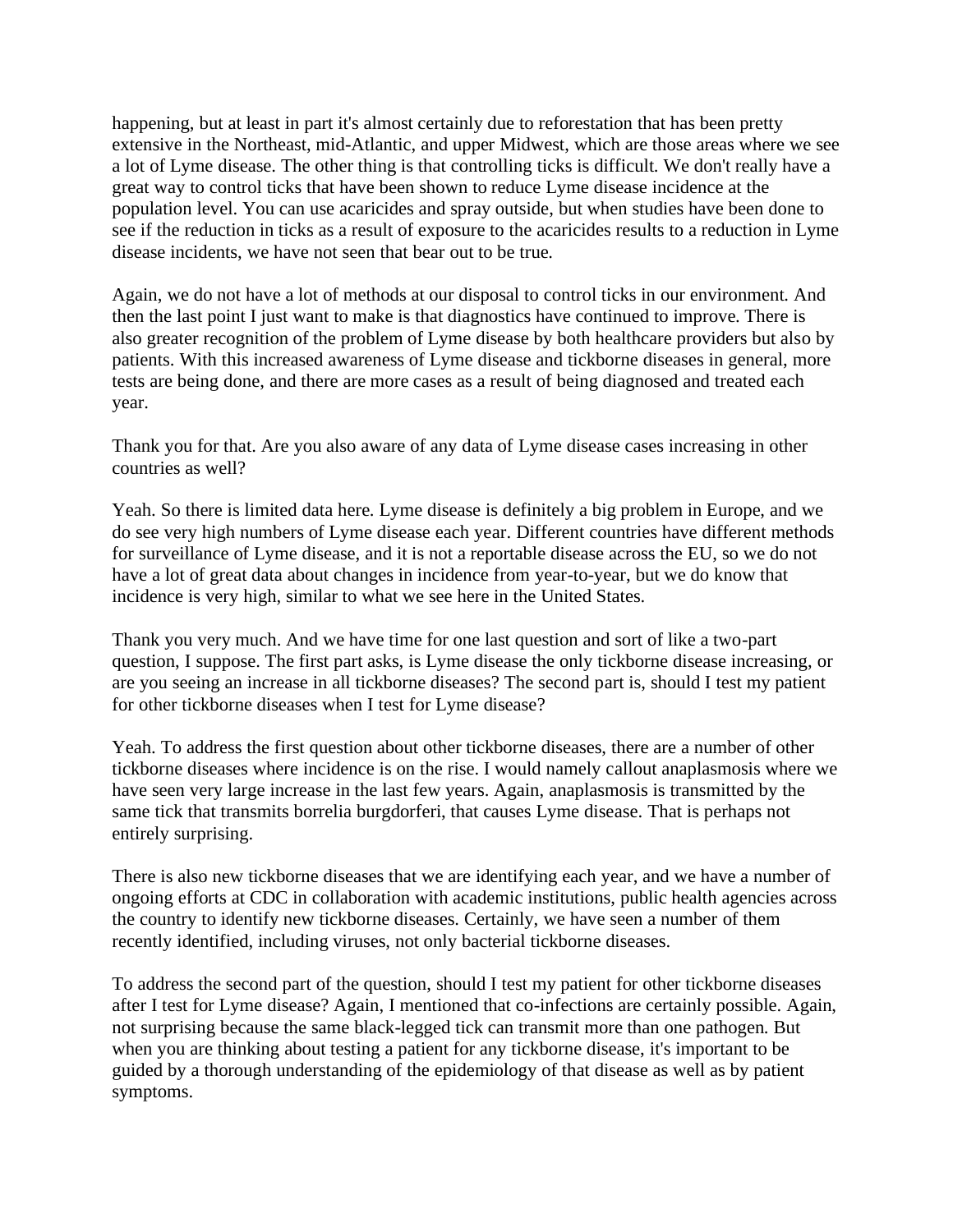As I mentioned, specific ticks species are capable of transmitting different human diseases. If you happen to know what species of tick bit your patient, if they happen to come in with a little plastic baggie with that tick, that can be helpful to narrow down the differential diagnosis potentially. Also, specific tickborne diseases can have unique symptoms which can differentiate between diseases and guide your decision as a clinician about which diseases are more likely and again to prioritize testing. I would also strongly recommend checking out we have this great resource that we have put together called Ticks and Tickborne Diseases which is a manual for clinicians, and it's beautifully illustrated and walks through the different ticks so it helps with tick identification, but it also walks through all the tickborne the diseases in the United States and describes their symptomology as well as the recommended treatment that you can access online. You can also reach out to us and we can send a copy in the mail. That could be a potentially great resource for you as well in your practice.

Thank you very much. I want to thank everyone for joining us today with a special thanks to our presenter, Lieutenant Commander Grace Marx. Thank you for your time. All continuing education for COCA Calls are issued online through the CDC Training and Continuing Education Online System at https://tceols.cdc.gov.

Those who participate in today's call and wish to receive continuing education, please complete the online evaluation by June 21, 2021, with the course code WC2922-052021. The access code is COCA052021. Those who will participate in the on demand onlie activity hand wish to receive continuing education should complete the online education between June 22, 2021, and June 22, 2023, and use course code WD2922-052021. The access code is COCA052021.

Continuing education certificates can be printed immediately upon completion of your online evaluation. A cumulative transcript of all CDC ADSR continuing education obtained through the CDC Training and Continuing Education Online system will be maintained for each user. Today's COCA Call will be available to view on-demand a few hours after this live call. You can find the video recording of today's call at emergency.cdc.gov/coca. Again, that is emergency.cdc.gov/coca. Join us for two upcoming COCA Calls where free continuing education will be offered.

The next scheduled COCA call, Underlying Medical Conditions and Severe COVID-19: Evidence-based Information for Healthcare Providers, will be held one week from today on Thursday, May 27.

Then the following week on Thursday, June 3, we will hold another COVID-19 related COCA Call where the topic will be Evaluating and Caring for Patients with Suspected Long COVID. Both of these calls will be at 2:00 PM Eastern time.

More information and call announcements will be available soon. Please share these call announcements with your clinical colleagues. Also, you can sign-up to receive weekly COVID-19 science updates by visiting the link offered here. Again, these links can also be found on emergency.cdc.gov/coca.